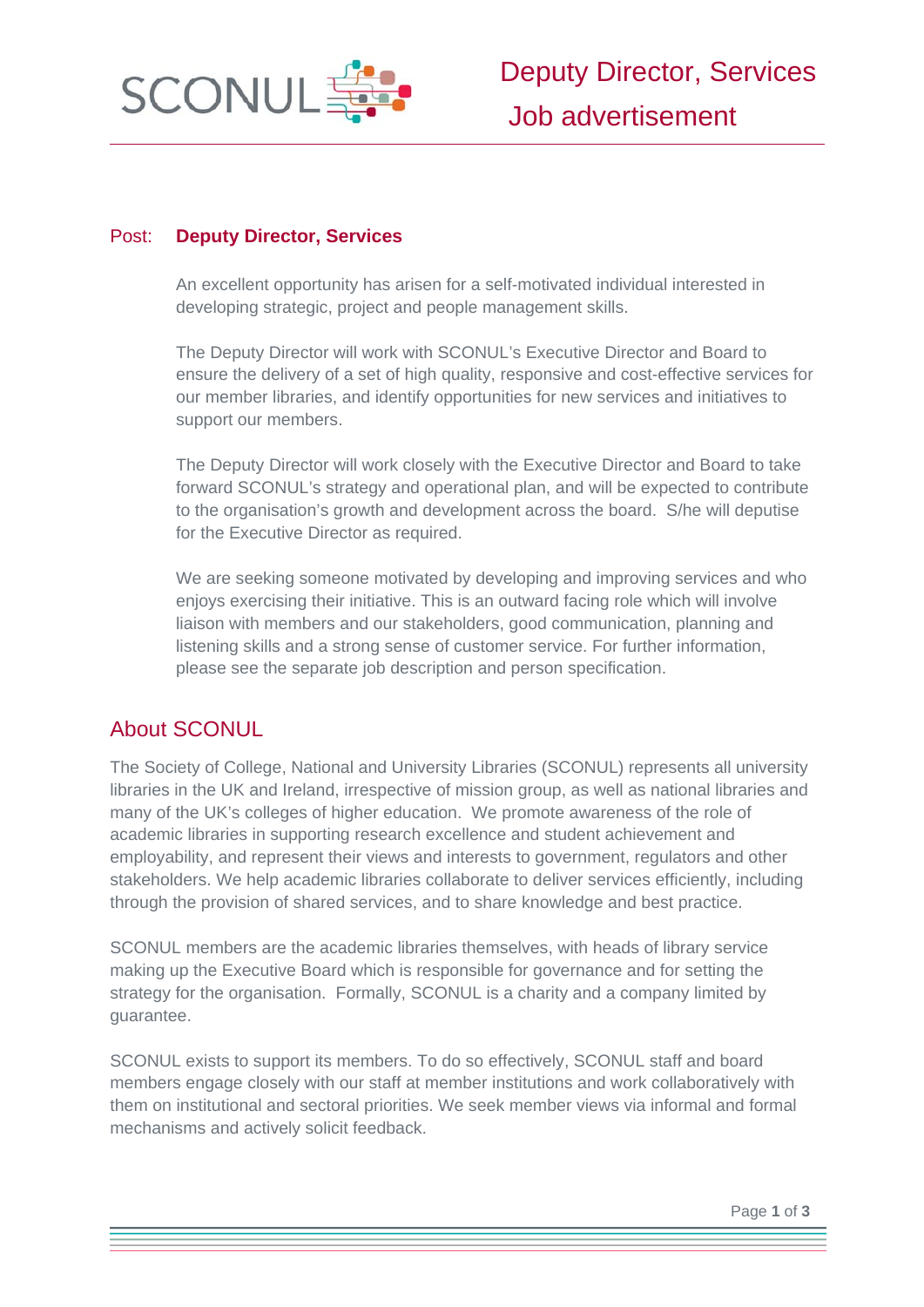

# **Services**

SCONUL runs a number of important services for members, including the SCONUL Access Scheme, which is a reciprocal scheme open only to members which allows users of one member library to use the services of another. There is no fee for institutions to join and the scheme provides free borrowing and reference access for many staff and students of participating institutions.

We also produce the SCONUL statistics, which is a shared service in which members provide detailed figures on their service including expenditure on staff, information, equipment and operating costs; study spaces and other uses of space; resources etc. They are unique in the higher education environment in providing a detailed picture of the workings of a core university function, allowing institutions to benchmark their performance against their peers. This data has proved invaluable to library leaders in strategic planning of their own services, and for the sector in identifying trends and developments in the provision of library services nationally.

Other core services include our annual programme of events, including a summer residential conference, and the provision of information via our website.

# Policy and advocacy

SCONUL has five strategic working groups which are responsible for ensuring that the academic library community is informed about, and engaged with, the major issues and challenges facing the library sector. The working groups are supported by the Executive Director and a small staff team.

SCONUL's strategy *Collaborating for Change* sets out six programmes of work under three cross-cutting themes:

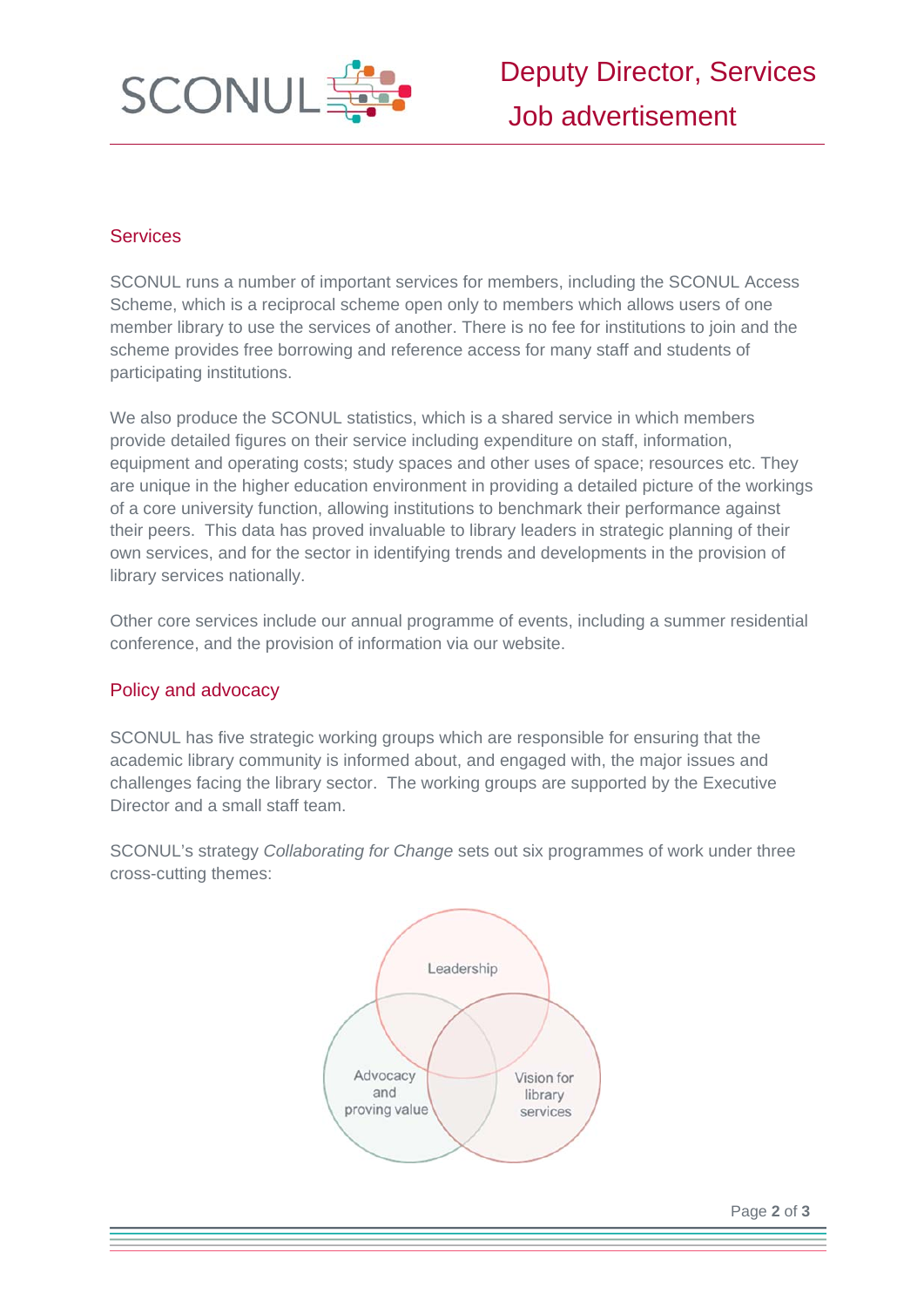

## A copy of the strategy is available at

http://www.sconul.ac.uk/sites/default/files/documents/Collaborating%20for%20Change%20- %20SCONUL%20strategy%202016-19\_0.pdf. For more information about the organisation and the services we offer members, please see our website.

| Salary:            | In the region of £42k                                                                                                      |
|--------------------|----------------------------------------------------------------------------------------------------------------------------|
| Contract:          | The Deputy Director post is a full time post. However, we are<br>also happy to consider secondments.                       |
| Location:          | The post is based in SCONUL's London office close to Euston<br>Station, but will involve occasional travel to other sites. |
| Background checks: | Appointment is subject to receipt of satisfactory references,<br>right to work in the UK and medical declaration.          |

Excellent benefits are offered, including 30 days' holiday allowance, a generous pension scheme and support with continuing professional development. You will be working as part of small, friendly and relaxed team.

# How to apply:

Please email a CV and covering letter to Ann Rossiter, Executive Director of SCONUL at ann.rossiter@sconul.ac.uk. The letter should give evidence of how you meet the criteria outlined in the person specification.

For an informal discussion about the post, please contact Ann Rossiter on 020 7387 0317.

The deadline for receipt of applications is 5pm on Monday 20 November.

Interviews will be held in the week commencing 27 November.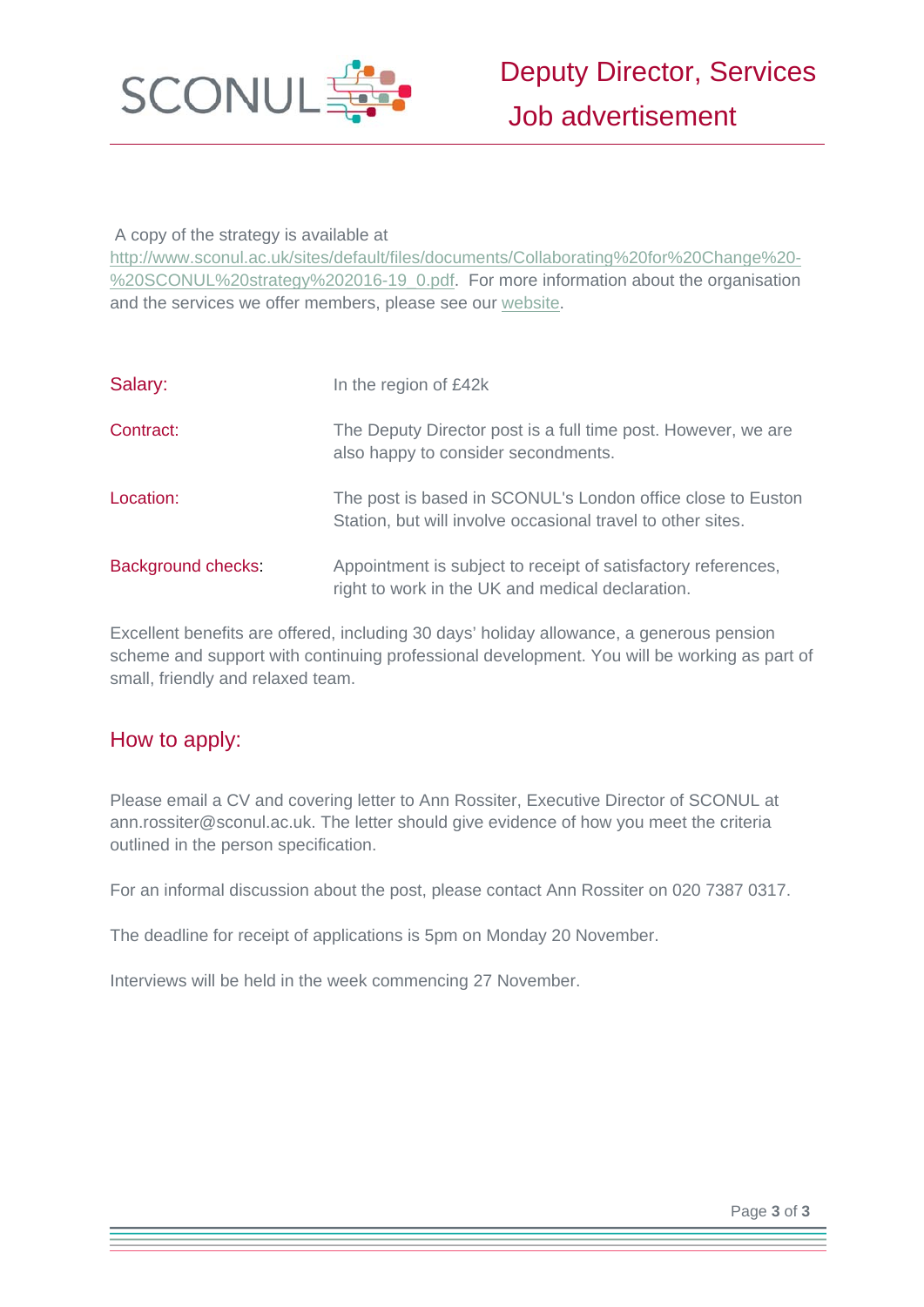

# **Job Title: Deputy Director, Services**

Job Holder: tbc

Line Manager: Executive Director

#### **Job Purpose:**

To ensure that members are provided with high quality services which are responsive to their needs and to deputise for the Executive Director as required. To contribute to the organisation's growth and development via a range of delegated activities.

#### **Principal Accountabilities (Responsibilities):**

- To be responsible for the effective delivery and development of a set of high quality, cost-effective services to SCONUL's members, including the SCONUL Access Scheme; SCONUL statistics; events programme and website (approx. 60% of the role).
- To take responsibility for other specific projects, as delegated by the Executive Director.
- To engage and consult with SCONUL members including via participation in relevant working groups, to ensure that services remain high quality and fit for purpose, and to identify and undertake development of new services or initiatives as required.
- To support the Executive Director and Board in the development and delivery of SCONUL's strategic and operational planning, including on policy, member engagement, advocacy and communications, and to keep up to date with sector developments.
- To contribute to the positive profile of SCONUL among its members and beyond, through liaison with regional groups and other external partners nationally and internationally, promoting SCONUL interests.
- To deputise for the Executive Director as appropriate and as required.
- To contribute to discussions at the SCONUL Board meetings and to take minutes.
- To manage the Board agenda on an on-going basis to enable the Board to fulfil its proper functions.
- To undertake any other duties that may be required within a small and flexible office team.

#### **Resources for which Accountable (Financial and non-financial):**

Membership – 185

Budget for events (in terms of setting prices in line with costs)

One staff member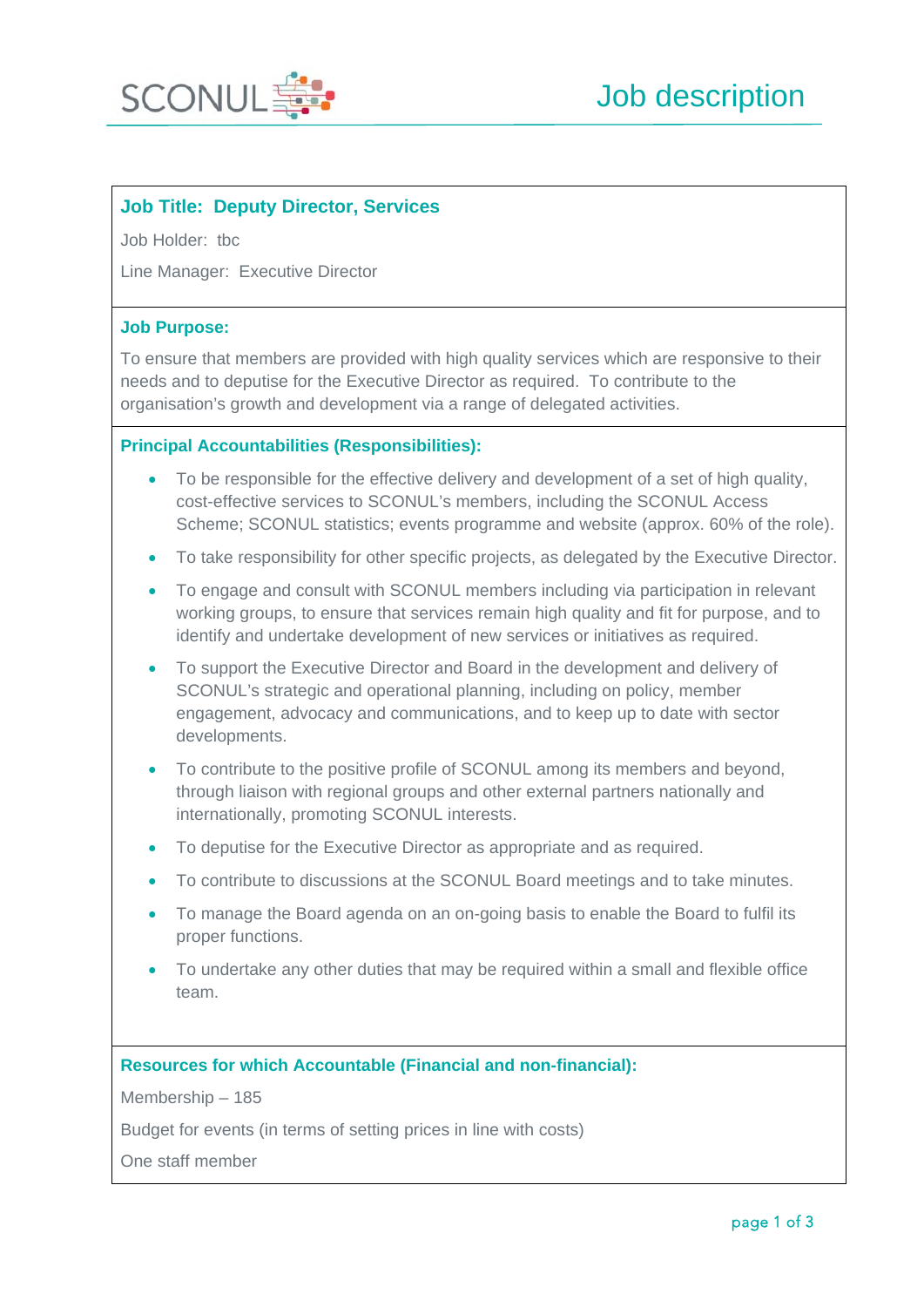### **Internal and External Relationships (degree of influence):**

- Members work closely with members on service delivery and development
- Officials from government, regulators and funding bodies gathering and communicating information, and in some cases seeking to influence
- Other external bodies occasionally speaking at events and attending meetings
- Suppliers managing SCONUL's relationships with the suppliers supporting the delivery of SCONUL services
- SCONUL Co-ordinator working closely with them on the delivery of the events programme
- Executive Director sharing intelligence and deputising for as appropriate
- The SCONUL Board presenting papers and proposals, providing support with specific projects.

### **Extent of Planning and Organising:**

- Service development strategy delivering it over a rolling 3 year period
- $\bullet$  Events programme planning up to 3 years ahead
- Production of SCONUL statistics working to annual cycle
- Board agenda working to annual cycle

### **Person Specification:**

#### **Qualifications, Knowledge and Experience:**

- Degree level qualification or equivalent
- Good understanding of key strategic issues for library and information services

### **Skills, Abilities and Competencies**

#### Essential:

- Engages well with others
- Flexible with a can-do attitude
- Demonstrable track record in project management and delivery
- High level IT and numeracy skills
- Ability to analyse complex issues and be able to communicate them effectively, both verbally and in writing
- Able to plan, develop and implement strategic and operational projects
- Able to juggle multiple priorities
- Good interpersonal skills, including effective listening, tact, diplomacy and confidentiality
- A strong sense of customer service
- Ability to communicate effectively with people at all levels
- Ability to work flexibly and to adapt to the requirements of a small team
- Ability to take initiative and work autonomously without close supervision
- Highly organised and able to prioritise effectively.
- Able to supervise the work of a member of staff.